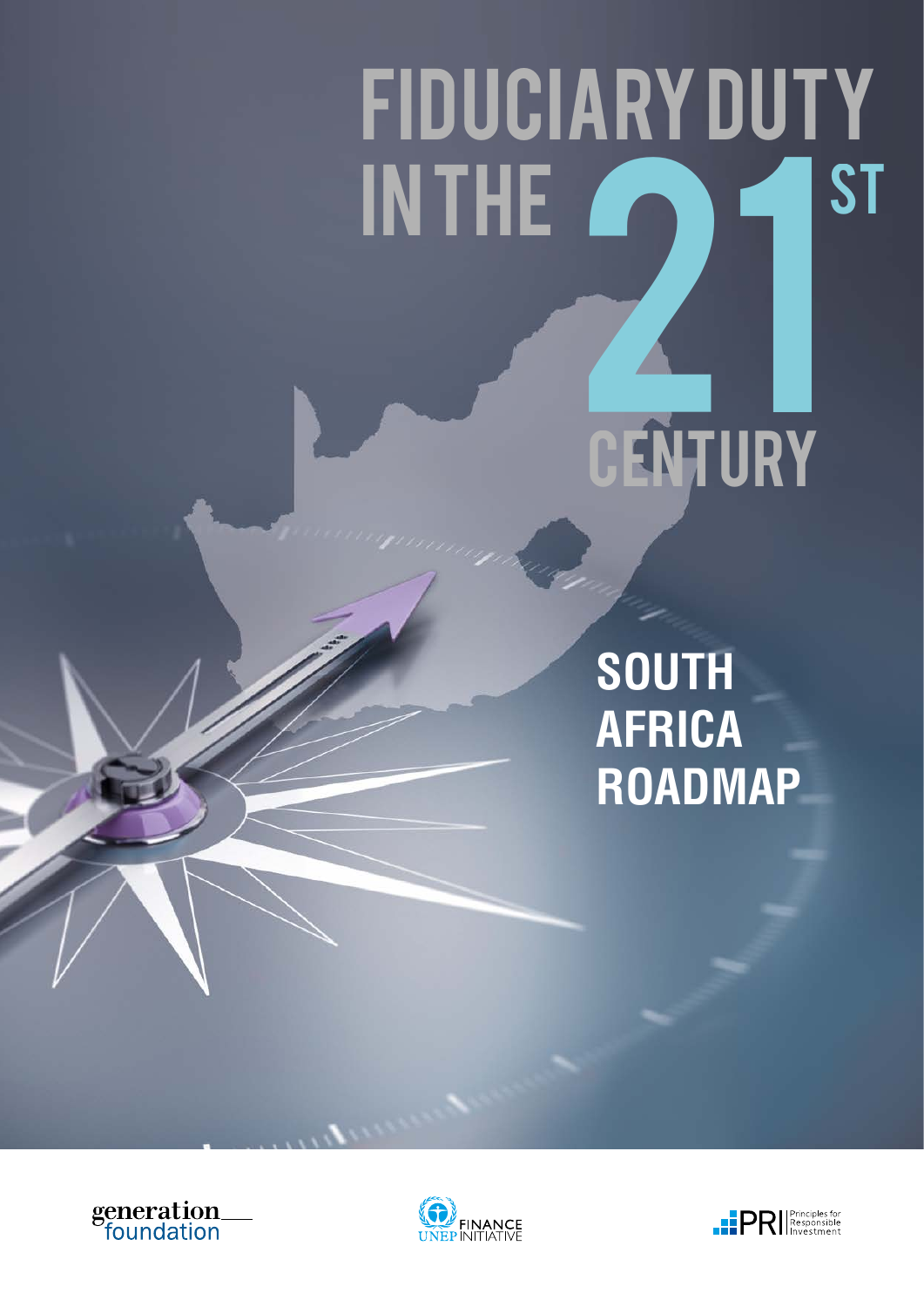# THE PROJECT

[Fiduciary duty in the 21st century](https://www.unpri.org/download_report/6131) concluded that failing to consider long-term investment value drivers, which include environmental, social and governance (ESG) issues, in investment practice is a failure of fiduciary duty. Despite significant progress, many institutional investors have yet to fully integrate ESG issues into their investment decision-making processes.

In January 2016, the PRI, UNEP FI and The Generation Foundation launched a three-year project to implement the report's recommendations, including the preparation of [country roadmaps](http://www.fiduciaryduty21.org/country-roadmaps.html). These roadmaps enable the PRI and UNEP FI to work with national stakeholders to implement clear and accountable policy and practice that embraces the modern interpretation of fiduciary duty.

This South Africa roadmap was developed through industry consultation and sets out recommendations to ensure that the modern interpretation of fiduciary duty is reflected in the practice of South African institutional investors. It also sets the South African capital market in a broader international context as regulators and investors respond to a rapidly-changing investment environment.

Our recommendations cover four categories and focus on the practices of South African retirement funds: regulatory guidance, enhanced stewardship, investor education and corporate reporting.

## 1. Regulatory guidance:

- a. The South African Financial Services Board (FSB) should:
	- i. provide practical guidance to enhance the impact of Regulation 28 on the investment practice of South African pension schemes and actively monitor progress in scheme practice;
	- ii. review the implications of the size and structure of pension schemes on governance quality.
- b. The FSB should review investment manager mandates to ensure that they reflect the expectations for investment practice set out in Regulation 28.
- c. South African industry associations and the FSB should provide practical guidance to trustees on interaction with investment consultants on ESG integration.

#### 2. Enhanced stewardship:

The Code for Responsible Investment in South Africa (CRISA) should be supported with more resourcing and a permanent secretariat to enable its work on stewardship and responsible investment in South Africa.

In connection with this roadmap, the PRI, UNEP FI and The Generation Foundation will provide complimentary access to the trustee module of the PRI Academy for 40 trustees at pension funds across South Africa. This practical response to some of the training, capacity and awareness challenges identified in this roadmap directly supports our recommendations

#### 3. Investor education:

ESG issues should be a core competency in the National Qualification Framework for trustee training. Training and accreditation groups and industry organisations, such as Batseta and the Association for Savings and Investment South Africa (ASISA), should collaborate to provide training and raise market awareness of ESG investment approaches.

#### 4. Corporate governance and reporting:

South African stakeholders, including the FSB and the Johannesburg Stock Exchange (JSE), should review the quality of the reporting of material ESG factors following the report of the international Financial Stability Board's **Task Force on** [Climate-related Financial Disclosures \(TCFD\)](https://www.fsb-tcfd.org/).

Wherever possible we propose that ASISA, Batseta, CRISA and the PRI seek to align their work on ESG integration in South Africa to ensure continuing regulatory support, market awareness and momentum.

ESG integration is: the systematic and explicit inclusion of material ESG factors into investment analysis and investment decisions

### PROJECT STEERING COMMITTEE

- Peter Knight, Partner, Generation Investment Management
- Fiona Reynolds, Managing Director, PRI
- Nick Robins, Co-Director, UNEP Inquiry into a Sustainable Financial System
- Eric Usher, Head, UNEP Finance Initiative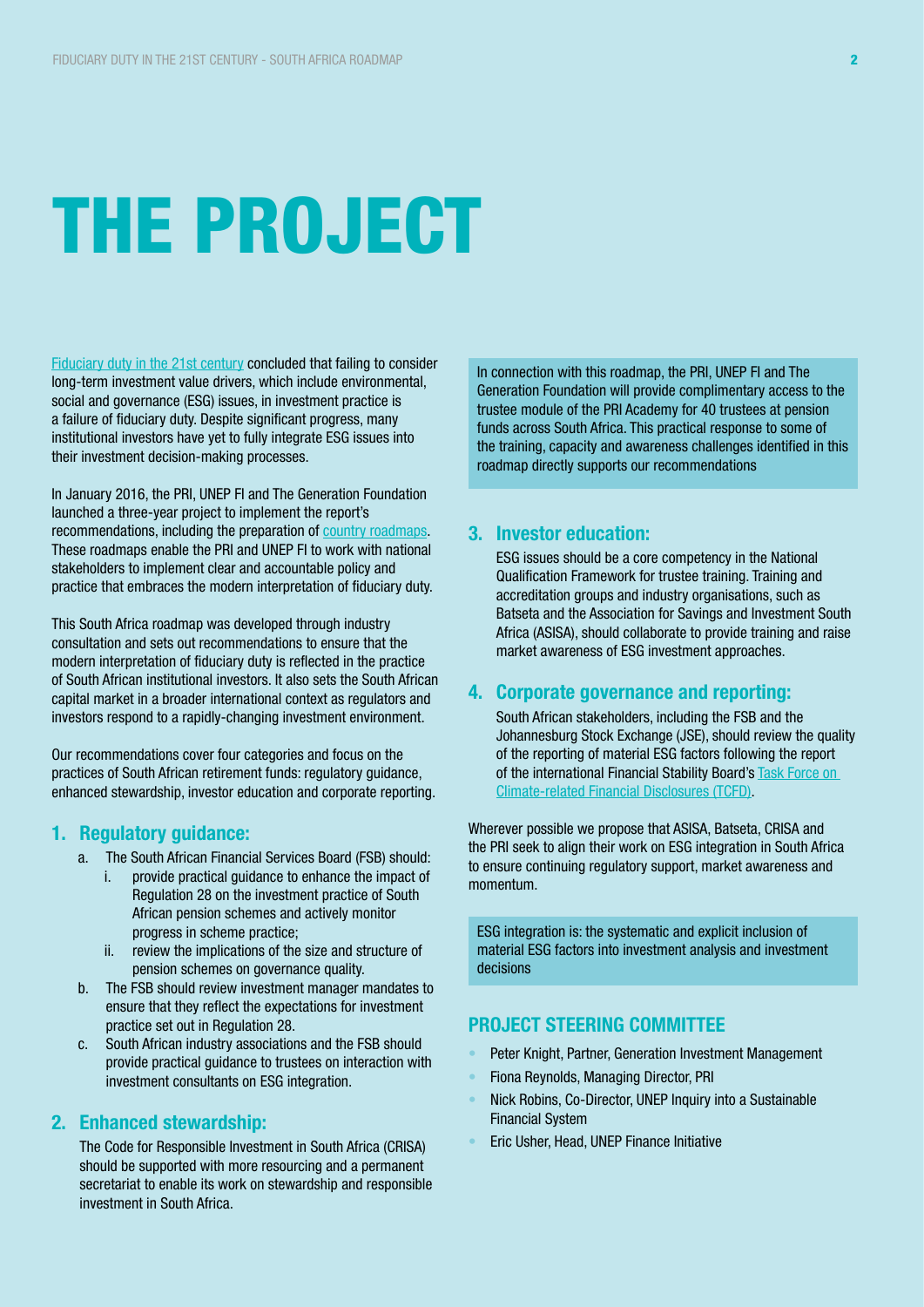### ACKNOWLEDGEMENTS

The project team would like to thank all of the interviewees and reviewers for their time and contribution to this document, as well as the many organisations in South Africa whose work and ideas have helped us get to this point.

This roadmap is prepared by the PRI, UNEP FI and The Generation Foundation and does not necessarily represent the views of interviewees and reviewers.

| <b>Name</b>             | <b>Title</b>                                  | <b>Organisation</b>                                   |
|-------------------------|-----------------------------------------------|-------------------------------------------------------|
| Heather Jackson         | Head: Specialist Credit                       | Ashburton Investments                                 |
| Leon Campher            | CE <sub>0</sub>                               | <b>ASISA</b>                                          |
| <b>Trevor Chandler</b>  | Senior Policy Advisor                         | <b>ASISA</b>                                          |
| <b>Sunette Mulder</b>   | Senior Policy Advisor                         | <b>ASISA</b>                                          |
| Anne-Marie D'Alton      | CE <sub>0</sub>                               | Batseta                                               |
| David Geral             | Partner                                       | Bowman Gilfillan Inc.                                 |
| Tashia Jithoo           | Of Counsel: Pensions and Financial Regulation | Bowman Gilfillan Inc.                                 |
| <b>Brian Thomas</b>     | <b>Fund Manager</b>                           | Coronation                                            |
| <b>Tracey Burton</b>    | <b>Fund Manager</b>                           | <b>Coronation Fund Managers</b>                       |
| John Oliphant           | Chair                                         | <b>CRISA Committee</b>                                |
| <b>Rosemary Hunter</b>  | Consultant                                    | Fasken Martineau                                      |
| Dr. Renosi Mokate       | Chair                                         | <b>GEPF</b>                                           |
| <b>Duncan Theron</b>    | CE <sub>0</sub>                               | <b>GraySwan Financial Services</b>                    |
| Karlien De Bruin        | <b>Senior Investment Analyst</b>              | <b>GraySwan Financial Services</b>                    |
| Louise Gardiner         | Sustainable Finance Specialist                | <b>IFC</b>                                            |
| Hannine Drake           | Consultant                                    | Independent                                           |
| Corli le Roux           | Head, SRI Index and Sustainability            | <b>JSE</b>                                            |
| Robert Lewenson         | <b>ESG Engagement Manager</b>                 | Old Mutual Investment Group                           |
| Jon Duncan              | Group RI Lead                                 | Old Mutual Investment Group                           |
| <b>Paul Williams</b>    | Consultant                                    | Jonathan Mort, Inc                                    |
| Jonathan Mort           | Director                                      | Jonathan Mort, Inc                                    |
| <b>Anthony Walker</b>   | <b>Institutional Client Services</b>          | <b>Prudential Portfolio Managers</b>                  |
| <b>Albert Arntz</b>     | Portfolio Manager                             | <b>Prudential Portfolio Managers</b>                  |
| <b>Colin Habberton</b>  | <b>Managing Director</b>                      | <b>Relativ Group</b>                                  |
| <b>Malcolm Fair</b>     | <b>Managing Director</b>                      | RisCura                                               |
| Monica Kraushaar        | Consultant                                    | RisCura                                               |
| <b>Richard Anderson</b> | Consultant                                    | Sanlam Investment Management                          |
| Stiaan Wandrag          | <b>Head: Sustainability Advisory</b>          | Sasol                                                 |
| Shainal Sukha           | <b>Managing Director</b>                      | Sukha and Associates                                  |
| Graham Sinclair         | Principal                                     | SinCo LLC                                             |
| Ansie Ramalho           | King IV Project Lead                          | The Institute of Directors in Southern Africa (IoDSA) |
| Parmi Natesan           | Executive: Centre for Corporate Governance    | The Institute of Directors in Southern Africa (IoDSA) |
| <b>Peet Maritz</b>      | Principal Officer                             | <b>Transnet Retirement Fund</b>                       |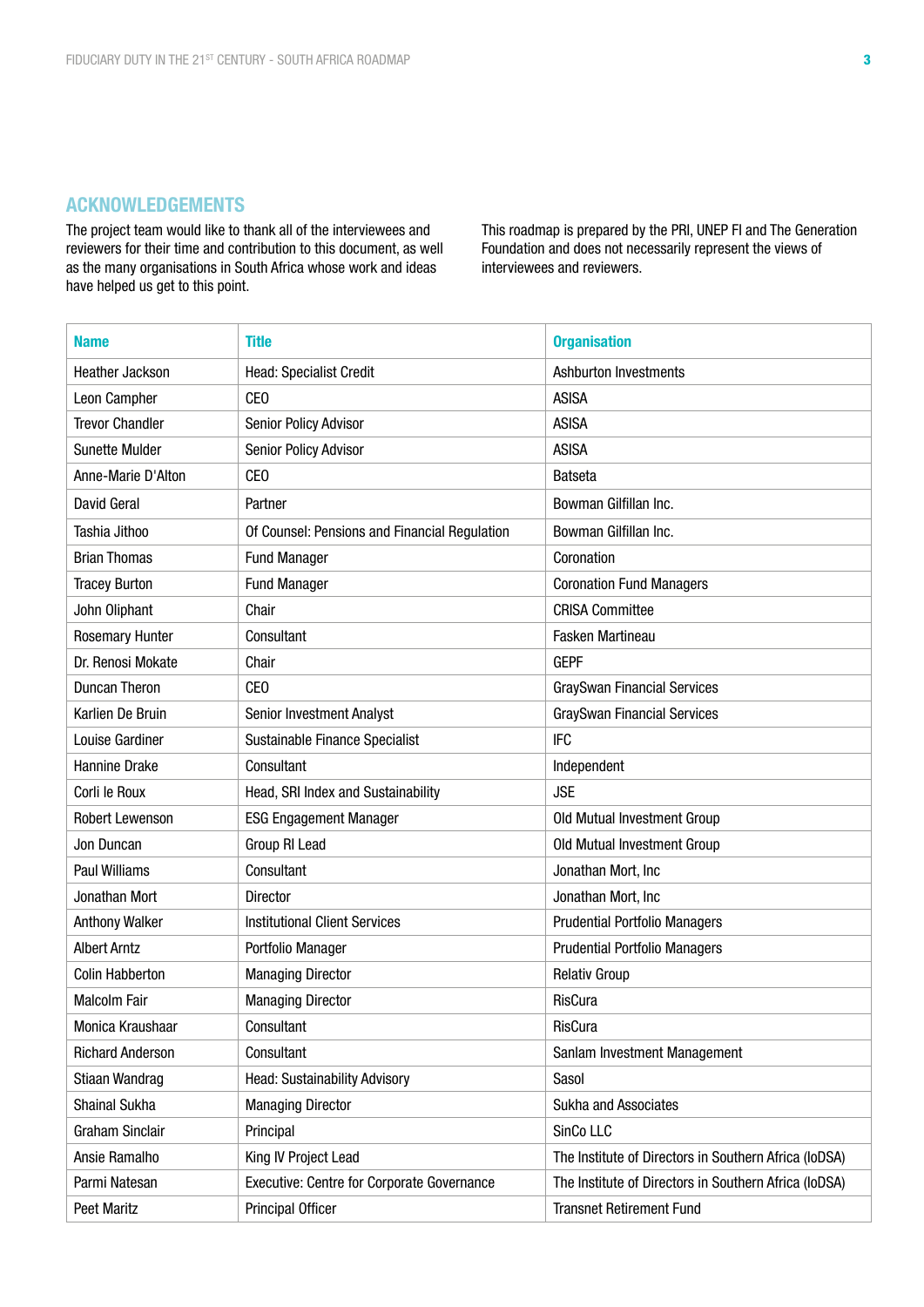# STAKEHOLDER FEEDBACK

This roadmap draws on events and interviews with more than 25 stakeholders at different points in the South African capital market (see list above). The common themes in the feedback provided by stakeholders have formed the basis for the analysis and recommendations that follow.

South Africa has a fragmented pension fund market; more than 3,000 funds have an AUM of less than R1billion (approximately US\$70million). This causes governance and capacity constraints at many South African funds. As a result, South African asset owners lean heavily on investment consultants and investment managers for advice, investment practice and scheme infrastructure. This requires increased guidance for capacity-constrained asset owners to help build ESG issues into advice and product selection and improve scheme outcomes<sup>1</sup>.

Several stakeholders noted that the move to consolidate schemes could help overcome governance and capacity constraints. Many smaller schemes have been merged into "umbrella" funds. However, they come with their own governance challenges. It was highlighted that such funds have been slow to adopt ESG integration practices. Consolidation is not necessarily a viable or advisable option for many funds, so the recommendations set out in this document were developed with consideration for a long tail of smaller, capacity-constrained funds. This means that consideration of cost and capacity issues have informed the recommendations set out in this document.

The majority of the PRI's 54 South African signatories are investment managers and service providers; asset owners make up a small number of signatories<sup>2</sup>. This reflects the underlying capacity and cost constraints faced by many South African asset owners. However, the South African asset owners that are PRI signatories are strategically important to the South African pensions and insurance markets. Asset owners such as the Government Employees Pension Fund (GEPF) can perform an important role developing scheme practices which smaller South African pension schemes can then adopt.

The PRI has been a consistent and high-profile presence in South Africa, contributing to and sponsoring work on "acting in concert"3 and the Emerging Market Disclosure Project<sup>4</sup>. PRI in Person was also held in South Africa in 2013. This is in addition to the PRI's broader work on the adoption and implementation of the six Principles<sup>5</sup>.

The FSB was identified as the key regulator for advancing ESG factors in pension scheme practice. Through its oversight of Regulation 28, being enabled to issue guidance in the form of board notices, and its oversight of investment mandates and accrediting training providers, the FSB had the ability to significantly advance the adoption of ESG. However, stakeholders suggested that the FSB had its own capacity constraints and was undergoing restructuring as part of the "twin-peaks" reorganisation of financial regulators $6$ . It was expected though to retain its key functions once restructured to become the Financial Sector Conduct Authority.

Our stakeholders thought that the FSB would seek to build on industry initiatives to develop new products, guidance and approaches, potentially endorsing or adopting such initiatives to give them the force of regulation. Given the capacity constraints of many South African asset owners, our stakeholders thought guidance, whether provided by the FSB or industry associations, such as Batseta or ASISA, should be provided in the form of practical toolkits to simplify the adoption of improved scheme practices, particularly around ESG issues.

<sup>1</sup> Defining Momentum, SinCo (page20): [http://sustainablereturns.org.za/downloads/Defining%20Momentum\\_Final\\_June2013.pdf](http://sustainablereturns.org.za/downloads/Defining%20Momentum_Final_June2013.pdf)

<sup>2</sup> PRI Signatory Directory:<https://www.unpri.org/signatory-directory/?co=250&sta=&sti=&sts=&sa=join&si=join&ss=join&q>

<sup>3</sup> Acting in concert in RSA:<http://africasri.co.za/tag/acting-in-concert/>

<sup>4</sup> Emerging Markets Disclosure Project: [http://www.ussif.org/files/Emerging\\_Markets\\_F2012.pdf](http://www.ussif.org/files/Emerging_Markets_F2012.pdf)

<sup>5</sup> The Six Principles:<https://www.unpri.org/about/the-six-principles>

<sup>6</sup> Twin peaks guidance: <https://www.fsb.co.za/Departments/twinpeaks/Pages/What-is-Twin-Peaks.aspx>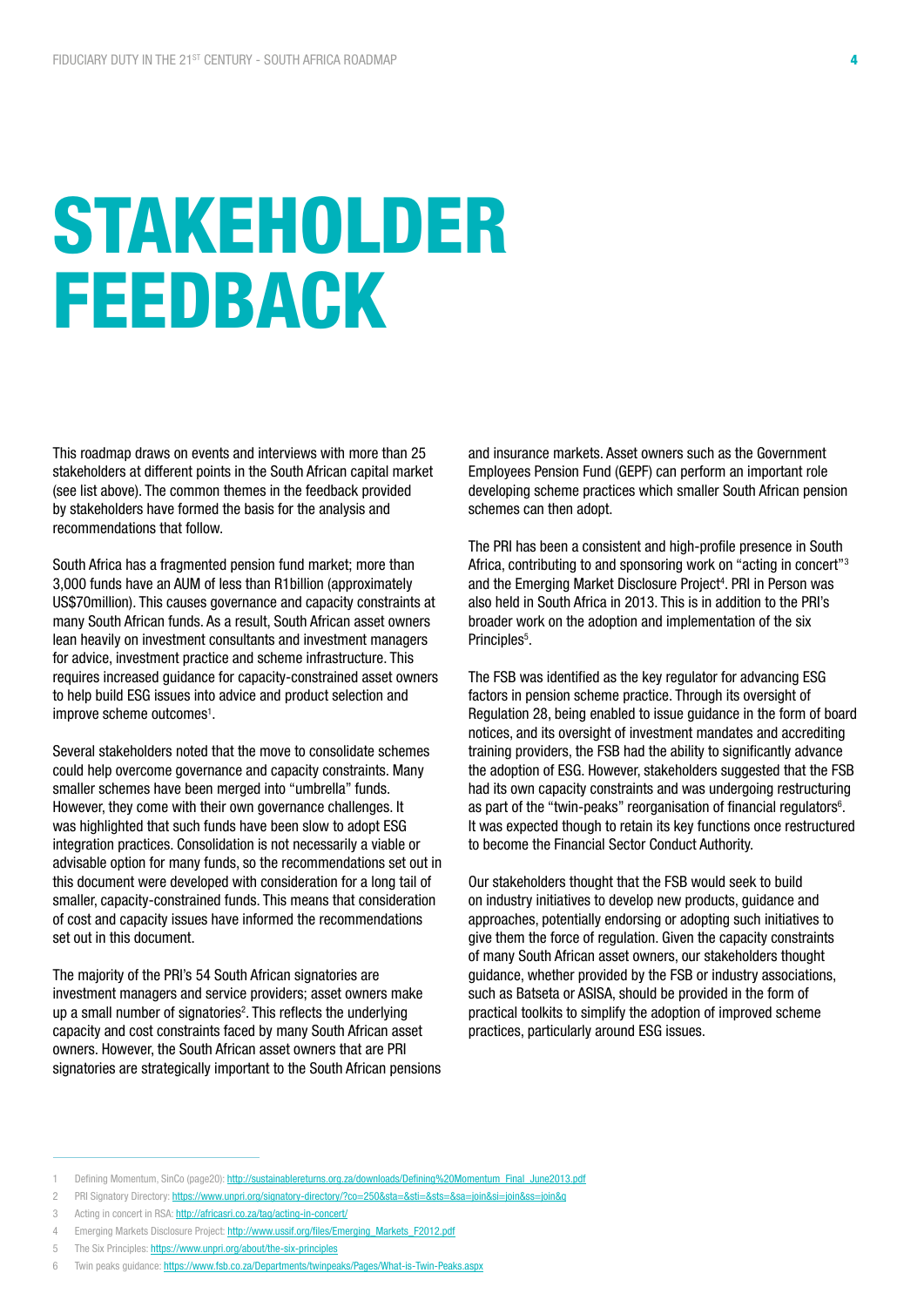The National Treasury has established a working group to develop an action plan for sustainable finance and is beginning by mapping the state of the sector in South Africa in consultation with stakeholders. This builds on previous policy initiatives that have received significant government support, such as the Sustainable Returns report and its implementation roadmap<sup>7</sup>. Consequently, there is an opportunity for industry stakeholders to meaningfully engage with South African regulators on sustainability topics.

The JSE was an early adopter of advanced corporate governance disclosures. The JSE requires reporting companies to disclose the extent to which they comply with the principles of the King Code<sup>8</sup> on an "apply or explain" basis and has adopted integrated reporting as part of its listing requirements. JSE has also led the market in the development of responsible investment indices and continues to expand its range of related products<sup>9</sup>. JSE has also developed its Empowerment Segment<sup>10</sup> to create a secondary market for shares in companies that have implemented Broad-Based Black Economic Empowerment (B-BBEE) share schemes (whether or not the main shares are listed with the JSE).

Stakeholders identified improving the quality of corporate reporting of material ESG factors as a crucial requirement for enabling ESG integration. The JSE had a role as a convenor of both investors and issuers to improve the comparability and usefulness of corporate reporting. The South African Institute of Chartered Accountants (SAICA) was also working on the quality of corporate disclosures of material ESG factors<sup>11</sup> supporting the work of the Integrated Reporting Committee of South Africa (IRC SA).

As is the case in other emerging markets, the investable universe of large-cap South African companies was limited. There was an expectation that listing activity would increase in-line with continuing economic development. However, critical investment opportunities with a large ESG footprint would be found in unlisted assets (such as infrastructure projects).

CRISA sets out principles that institutional investors voluntarily report on annually on an "apply or explain basis". CRISA was identified as an important body for advancing ESG and sound stewardship practices in South Africa, particularly given its broad and influential membership. To meet its full potential, it was felt that CRISA required additional resourcing in order to maintain continuity of activity.

Our stakeholders indicated that significant knowledge-gaps existed throughout the South African investment market, particularly around ESG. This is a common feature across both mature and emerging markets and is not specific to South Africa. There was an important role for industry associations, such as ASISA, in identifying and promoting ESG investment practices among its asset management membership. Given its role in advancing training and education for the trustees of South African pension schemes, Batseta was also identified as a crucial organisation.

<sup>7</sup> Sustainable Returns, actions steps for South African pension schemes: [http://sustainablereturns.org.za/downloads/Roadmap\\_download.pdf](http://sustainablereturns.org.za/downloads/Roadmap_download.pdf)

<sup>8</sup> The King Code:<http://www.iodsa.co.za/?kingIII>

<sup>9</sup> JSE / FTSE Russell RI index:<https://www.jse.co.za/services/market-data/indices/ftse-jse-africa-index-series/responsible-investment-index>

<sup>10</sup> JSE Empowerment Segment: <https://www.jse.co.za/empowerment-segment>

<sup>11</sup> SAICA:<https://www.saica.co.za/Default.aspx>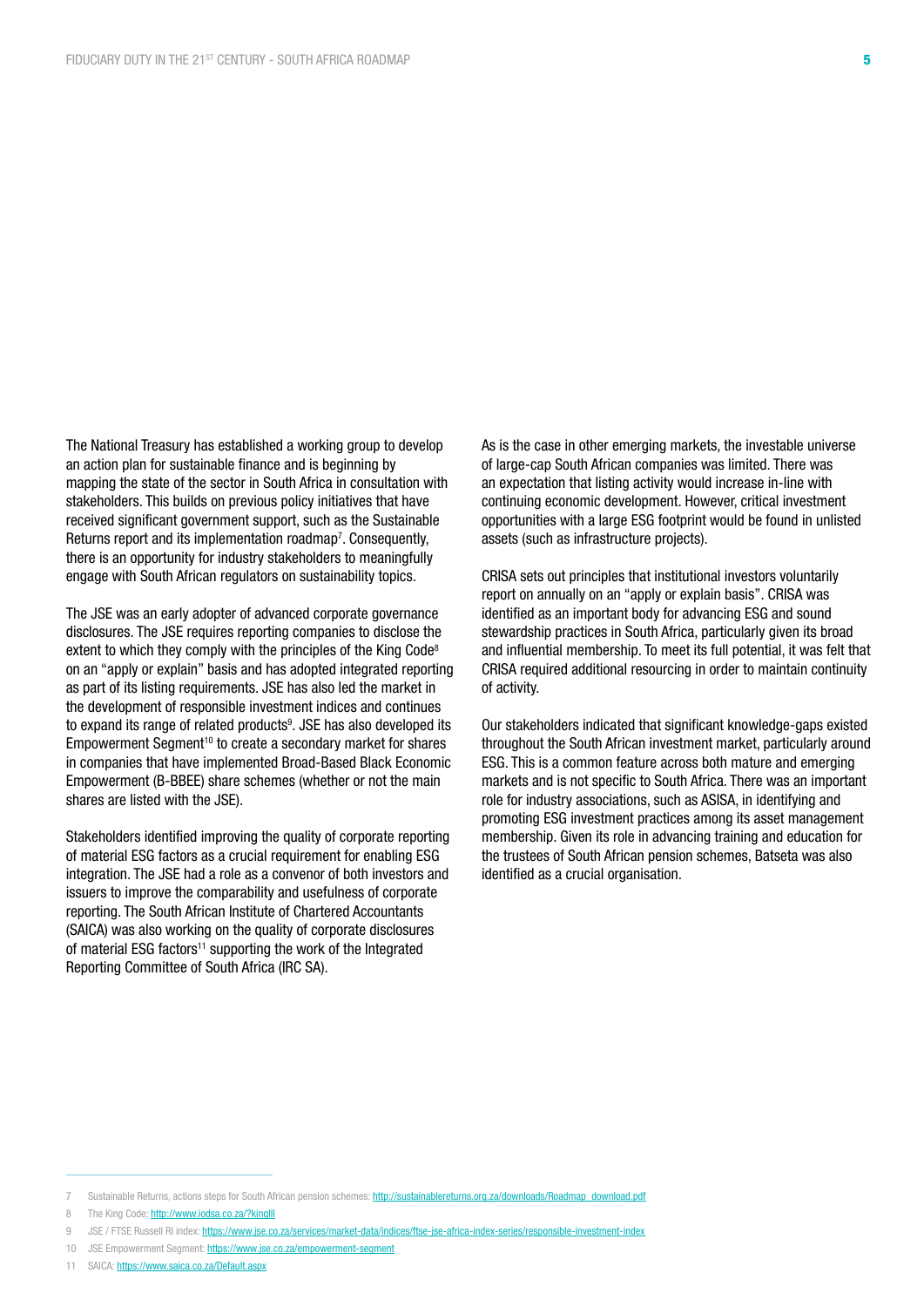# ESG ISSUES AND FIDUCIARY DUTY IN SOUTH AFRICA

South Africa's National Development Plan features governance, infrastructure and climate change among its priorities<sup>12</sup>. Poor management of ESG issues have contributed to major corporate failures in South Africa, destroying investment value and generating significant national outcry (such as the Marikana massacre<sup>13</sup>). Governance flaws at pension schemes have eroded investment value<sup>14</sup>. South Africa as a country also faces its own material ESG issues.

ESG issues are not generic, but rather are sector, market and often country specific. The material ESG issues for a bank are not the same as those for a mining company, those for the UK will not be exactly the same as for South Africa<sup>15</sup>. The risks from poorly managing social issues and the implications of high levels of domestic wealth inequality are particularly important for South Africa. These have implications for the way capital is deployed across the country, particularly under the B-BBEE initiative.

The development of a sustainable financial system and the incorporation of ESG factors into investment processes can contribute to addressing South Africa's economic priorities in several ways.

The analysis of ESG factors can help companies move towards long-term investment horizons, enabling investors to understand the quality of a firm's management and the sustainability of its business model<sup>16</sup>. ESG analysis can help direct more capital into unlisted products, such as domestic infrastructure (such as transport, and energy generation and transmission), as well as sustainability themed investments (such as green bonds). These investment opportunities are critical to South Africa's national development. In this context, it is important that regulation does not unduly restrict the potential for pension fund capital to be directed towards investment opportunities of domestic economic significance<sup>17</sup>.

For a country with a significant dependence on extractives and carbon intensive industries, it is worth stating that ESG integration does not involve a narrowing of the available investment universe (unlike negative screening). Neither does it involve relegating the pursuit of a financial return to unrelated objectives.

ESG analysis offers investors an expanded set of tools to evaluate the operational performance and financial prospects of investee companies and development projects. It also enables a broader understanding of the social and environmental impacts of investment decisions. Neglecting analysis of ESG factors may cause the mispricing of risk and poor asset allocation decisions, overlooking value-relevant factors undetected by out dated financial-only analysis<sup>18</sup>. In the context of broader national economic objectives, ESG factors can also be regarded as a significant business opportunity for South African companies and investors.

#### An enabling environment for ESG issues

Statute and regulation in South Africa expressly requires the consideration of ESG factors in investment decisions.

Regulation 2819 states that a pension fund's fiduciary duty "supports the adoption of a responsible investment approach to deploying capital into markets that will earn adequate risk adjusted returns". It states that prudent investing should consider factors which may materially affect sustainable long-term performance of a fund's assets "including factors of an environmental, social and governance character". It further clarifies that this is an approach across the portfolio to promote the interests of the fund "in a stable and transparent environment", giving funds significant flexibility as to how to apply the regulation in practice.<sup>20</sup> Regulation 28 also requires pension funds to include B-BBEE as part of their service provider selection process.

16 Turning a Profit While Doing Good: <https://www.brookings.edu/research/turning-a-profit-while-doing-good-aligning-sustainability-with-corporate-performance/>

18 ESG Research Works:<https://www.ft.com/content/b22c49c8-06e8-11e2-92ef-00144feabdc0>

<sup>15</sup> Sustainable Investment in Sub-Saharan Africa, RisCura and SinCo: http://www.ifc.org/wps/wcm/connect/topics\_ext\_content/ifc\_external\_corporate\_site/ifc+sustainability/learning+and+adapting [knowledge+products/publications/publications\\_report\\_si-subsaharanafrica\\_\\_wci\\_\\_1319578679952](http://www.ifc.org/wps/wcm/connect/topics_ext_content/ifc_external_corporate_site/ifc+sustainability/learning+and+adapting/knowledge+products/publications/publications_report_si-subsaharanafrica__wci__1319578679952)

<sup>17</sup> Such as the asset class limits set out in Regulation 28: <http://www.stanlib.com/Institutional/KnowledgeCentre/Pages/Regulation28.aspx>

<sup>19</sup> Regulation 28, under section 36 of the Pension Funds Act 1956: http://ww2.oldmutual.co.za/docs/default-source/old-mutual-south-africa/on [regulation28ofthepensionfundsact.pdf](http://ww2.oldmutual.co.za/docs/default-source/old-mutual-south-africa/omig/omig-about-us/responsible-investments/regulation28ofthepensionfundsact.pdf)

<sup>20</sup> Explanatory Memorandum to Regulation 28:<https://www.fsb.co.za/Departments/communications/Documents/Memorandum%20to%20explain%20the%20revised%20regulation%2028.pdf>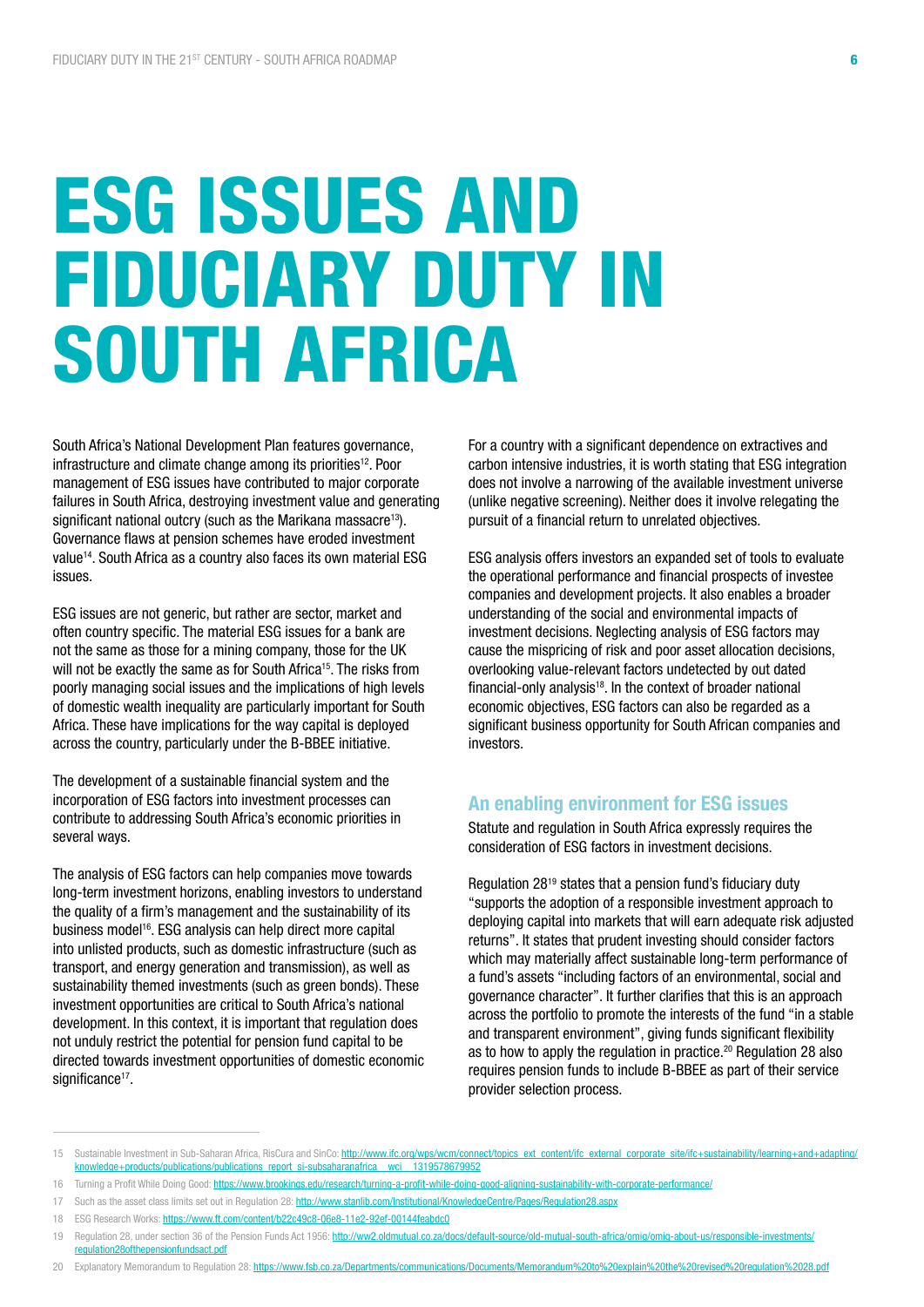The National Treasury has sought to undertake reforms in the retirement product market to reduce complexity and cost<sup>21</sup>, including moves toward umbrella-fund arrangements and to reduce fee-based erosion of retirement assets<sup>22</sup>.

Work by government agencies is supplemented by other nongovernmental initiatives. The latest version of the King Code (King IV), developed by the Institute of Directors of South Africa, was launched in November 2016. The King Code seeks to provide a clear, coherent and integrated model for corporate governance and has been extended through its retirement supplement to provide principles applicable to pension schemes<sup>23</sup>. CRISA has also furthered awareness of responsible investment in South Africa. Through these initiatives investors and companies in South Africa have established reinforcing industry-led principles for responsible business and investment practices.

The challenge for South Africa is for the intent of regulation and principles-based codes to be reflected in the investment processes and decisions of South African institutional investors.

Given the usefulness of ESG analysis as a tool for investors, the strong trend of market-wide adoption of ESG investment strategies and increasing public expectations of the role of the corporation in society, there is a promising ESG environment in South Africa. This is also supported by key investor institutions such as ASISA, Batseta and the JSE actively engaging on ESG and sustainability related issues. Translation of these efforts into business practices is the key challenge, exacerbated by the fragmented market of small asset managers and pension funds.

#### Fiduciary duty in other markets

Regulators and government agencies across capital markets have confirmed interpretations of fiduciary duty regarding ESG integration – in many ways reinforcing the content set out in South African regulation. In Canada, the Financial Services Commission of Ontario noted that the decision to incorporate ESG factors in investment processes of pension funds is in line with pension administrators' fiduciary duty to monitor and mitigate risk<sup>24</sup>. In the UK, the Law Commission, in its report Fiduciary Duties of Investment Intermediaries, stated that "there is no impediment to trustees taking account of environmental, social or governance factors where they are, or may be, financially material"25. This clarifies that it is not the origin of the factor (or the label ascribed to it), but rather its financial materiality that is relevant to whether it should be considered<sup>26</sup>.

22 <http://www.treasury.gov.za/public%20comments/Charges%20in%20South%20African%20Retirement%20Funds.pdf>

<sup>21</sup> <http://www.treasury.gov.za/publications/RetirementReform/FAQ%20on%20Retirement%20Reform.pdf>

<sup>23</sup> As noted above, JSE listed companies are now required to report on the King IV principles on apply and explain basis

<sup>24</sup> Financial Services Commission of Ontario, Investment Guidance Notes: IGN-004: Environmental Social and Governance (ESG) Factors, [https://www.fsco.gov.on.ca/en/pensions/policies/active/](https://www.fsco.gov.on.ca/en/pensions/policies/active/Documents/IGN-004.pdf) [Documents/IGN-004.pdf](https://www.fsco.gov.on.ca/en/pensions/policies/active/Documents/IGN-004.pdf)

<sup>25</sup> Fiduciary Duties of Investment Intermediaries, UK Law Commission 2014

<sup>26</sup> The evaluation of financial materiality is at the well-reasoned discretion of pension scheme trustees having taken appropriate advice.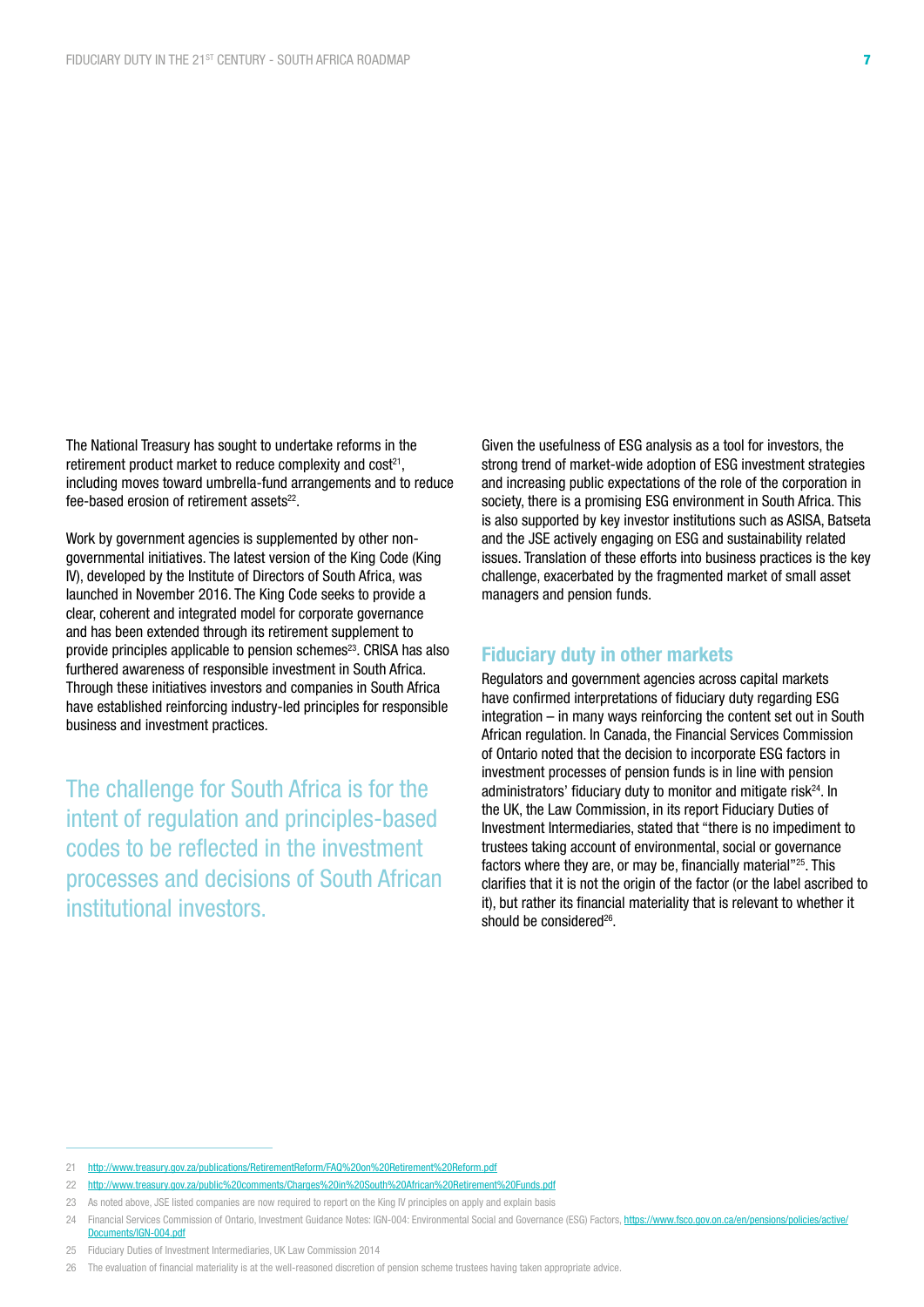# RECOMMENDATIONS

#### 1. Regulatory guidance

a. The FSB should provide practical guidance to enhance the impact of Regulation 28 on the investment practice of South African pension schemes and actively monitor progress in scheme practice

Regulation 28 of the Pension Funds Act<sup>27</sup>, overseen by the FSB. codifies fiduciary duty applicable to trustees of pension funds expressly stating that such duty "supports the adoption of a responsible investment approach to deploying capital". It states that prudent investment processes should consider factors materially influencing the sustainable long-term performance of a fund's assets, including ESG factors. Regulation 28 requires schemes to maintain an investment policy statement subject to annual review.

It is hard to determine the extent to which pension funds have incorporated the investment approach outlined in Regulation 28. Several stakeholders have suggested that weak implementation in investment practice is often driven by capacity constraints and a lack of awareness at many funds. Transparency is lacking around the practices employed by pension funds – particularly those funds that have not formally adopted either the CRISA principles<sup>28</sup> or the PRI Principles, which both provide for reporting and accountability mechanisms<sup>29</sup>

The FSB has issued guidance to funds for compliance and best practice in connection with the Pension Funds Act. Circular PF-130<sup>30</sup> was issued by the FSB in 2007. This sought to amplify the duties set out in the Pension Funds  $Act<sup>31</sup>$  and sets out several governance principles for funds to adopt<sup>32</sup>.

Our stakeholders regarded PF-130 as having had some practical impact on scheme practice. The general view was that the FSB should issue an updated version of Circular PF-130 or replace it with an expanded suite of guidance<sup>33</sup>. Such renewed guidance issued under the FSB's mandate could reflect changes to the Pension Funds Act since 2007 and the significant expansion in expectations on pension funds and the analytical tools available to them regarding the process and impact of their investment decisions.

In addition to expanding the FSB's guidance, several stakeholders suggested that regulation should require pension schemes to produce a qualitative statement regarding compliance with Regulation 28 in scheme practice. For many funds, we would expect such a statement to be prepared by the scheme consultant, rather than by a fund staff member or principal officer. Such statements would provide a useful addition to the information that schemes currently disclose in their annual compliance statements. These statements could draw on the Sustainable Returns<sup>34</sup> roadmap for pension schemes previously endorsed by the FSB.

The National Treasury, in its launch of a long-term programme of pension reform, expressly indicated that one of its aims of pension reform was to: "Improve standards of retirement fund governance, including trustee knowledge and conduct, and the protection of

33 The FSB is understood to be considering a replacement

<sup>27</sup> Regulation 28, under section 36 of the Pension Funds Act 1956: [http://ww2.oldmutual.co.za/docs/default-source/old-mutual-south-africa/omig/omig-about-us/responsible-investments/](http://ww2.oldmutual.co.za/docs/default-source/old-mutual-south-africa/omig/omig-about-us/responsible-investments/regulation28ofthepensionfundsact.pdf) [regulation28ofthepensionfundsact.pdf](http://ww2.oldmutual.co.za/docs/default-source/old-mutual-south-africa/omig/omig-about-us/responsible-investments/regulation28ofthepensionfundsact.pdf)

<sup>28</sup> Reported on by signatories on an "apply or explain" basis

<sup>29</sup> The Six Principles:<https://www.unpri.org/about/the-six-principles>

<sup>30</sup> Circular PF-130: <https://www.fsb.co.za/Departments/retirementFund/Circulars/PF%20Circular%20130.pdf>

<sup>31</sup> With particular reference to sections 7c and 7d of the PFA

<sup>32</sup> Published before Regulation 28 came into force

<sup>34</sup> Sustainable Returns, actions steps for South African pension schemes: [http://sustainablereturns.org.za/downloads/Roadmap\\_download.pdf](http://sustainablereturns.org.za/downloads/Roadmap_download.pdf)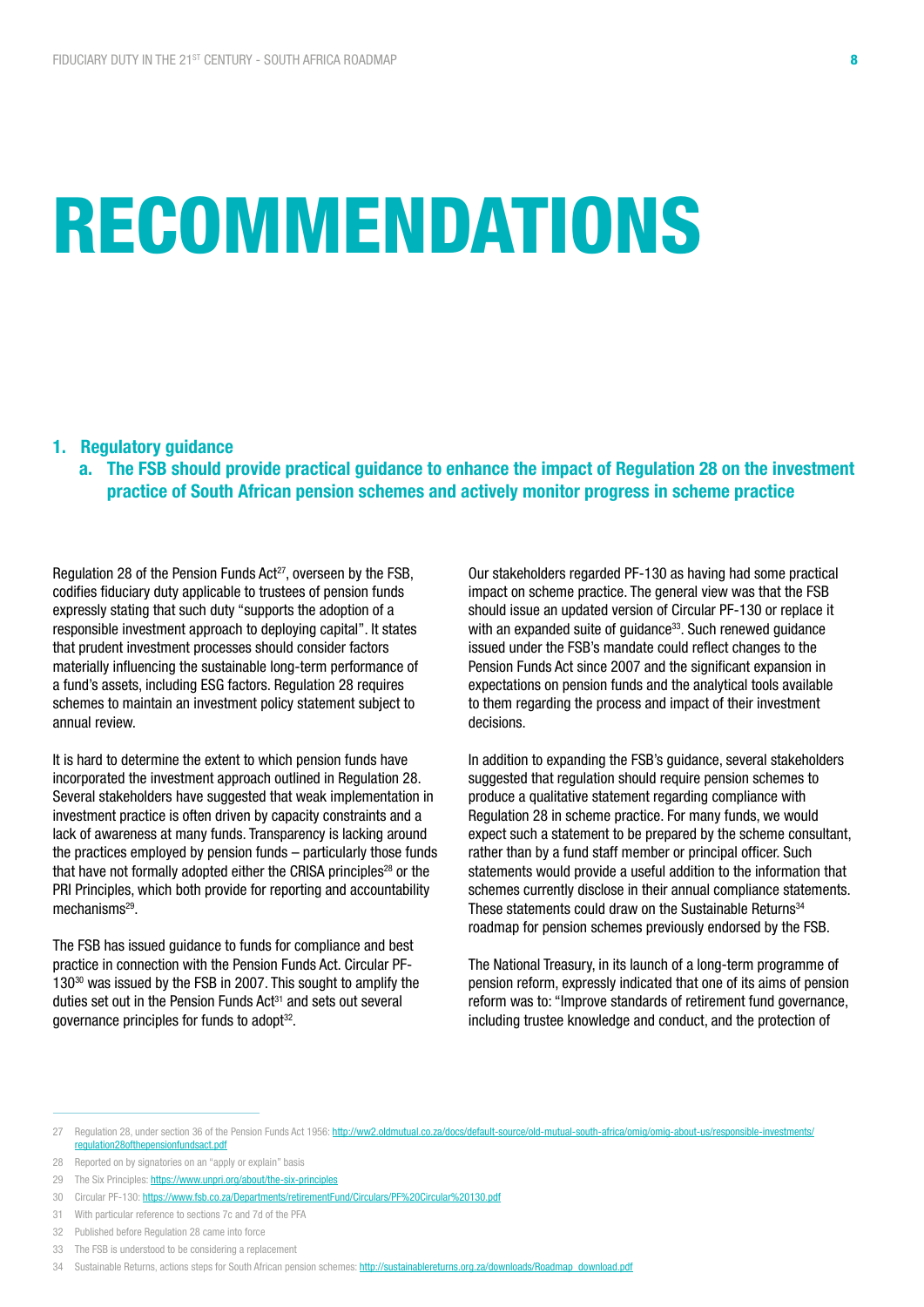

members' interests"35. That is a broad ranging brief which reflects many of the challenges in pension fund governance in South Africa identified by our stakeholders.

In this context, the  $FSB -$  given its regulatory function in relation to the Pension Funds Act – should seek to make a number of strategic interventions to enhance monitoring of compliance with Regulation 28 and focus on improving investment practices. In the development and dissemination of such work, the FSB should seek extensive input from industry associations and national stakeholders and should also reflect the principles set out in the King IV "retirement supplement". Several stakeholder organisations have been working with the FSB on developing such guidance, particularly in reference to disclosures relevant to Regulation 28.

#### Next steps:

The FSB should significantly update or replace PF-130. Expanded content could include the Sustainable Returns guidelines and roadmap<sup>36</sup>; the PRI's report, How asset owners can drive responsible investment: beliefs, strategies and mandates;<sup>37</sup> and reflect the content of the King IV Retirement Supplement. The FSB should also set out stewardship expectations, such as those outlined within CRISA, on regulated pension schemes. In that context, it should consider providing guidance on service provider interactions (noted in recommendation (c) below) and best-practice case studies to simplify adoption of ESG investment practices and help frame asset owner expectations of service providers.

- The FSB should require asset owners to prepare a public, annual report describing how they have integrated responsible investment into their investment policy statements, practices and processes, and their investment manager selection, appointment and monitoring processes<sup>38</sup>. The FSB should prescribe a common framework for such reports to enable comparability between pension funds. This would comprise an addition to the FSB's annual compliance reports but should be publicly available.
- The FSB should establish a standing committee to prepare and publish tools and guidance on ESG integration for South African pension funds, drawing on the expertise of organisations such as, Batseta, ASISA, CRISA, PRI, Sustainable Returns and others encouraging collaboration. This would enable the FSB to effectively monitor progress in investment practice against the content of Regulation 28.

These recommendations acknowledge that the highly fragmented structure of South African pension schemes creates a weakened governance environment in which regulatory guidance can be implemented. As a result, we also propose that the FSB review overall market structure given the concerns raised in relation to both small capacity constrained schemes and umbrella fund arrangements.

<sup>35</sup> <http://www.treasury.gov.za/public%20comments/Charges%20in%20South%20African%20Retirement%20Funds.pdf>

<sup>36</sup> <http://sustainablereturns.org.za/downloads/RIO-Guide.pdf>

<sup>37</sup> [How Asset Owners Can Drive Responsible Investment: Beliefs, Strategies and Mandates](https://www.google.co.uk/url?sa=t&rct=j&q=&esrc=s&source=web&cd=1&cad=rja&uact=8&ved=0ahUKEwjvupDRzo3UAhVqLcAKHWdIBZ4QFgg0MAA&url=https%3A%2F%2Fwww.unpri.org%2Fdownload_report%2F6385&usg=AFQjCNFCQAFp9rnfOgUl3exKzWn7BxSejw&sig2=5idFsD0vmMz0LZI6qYU3gg) (produced by the PRI in partnership with United Nations Environment Program – Finance Initiative and United Nations Global Compact)

<sup>38</sup> Such information could be published on the fund's website to enable wide accessibility and accountability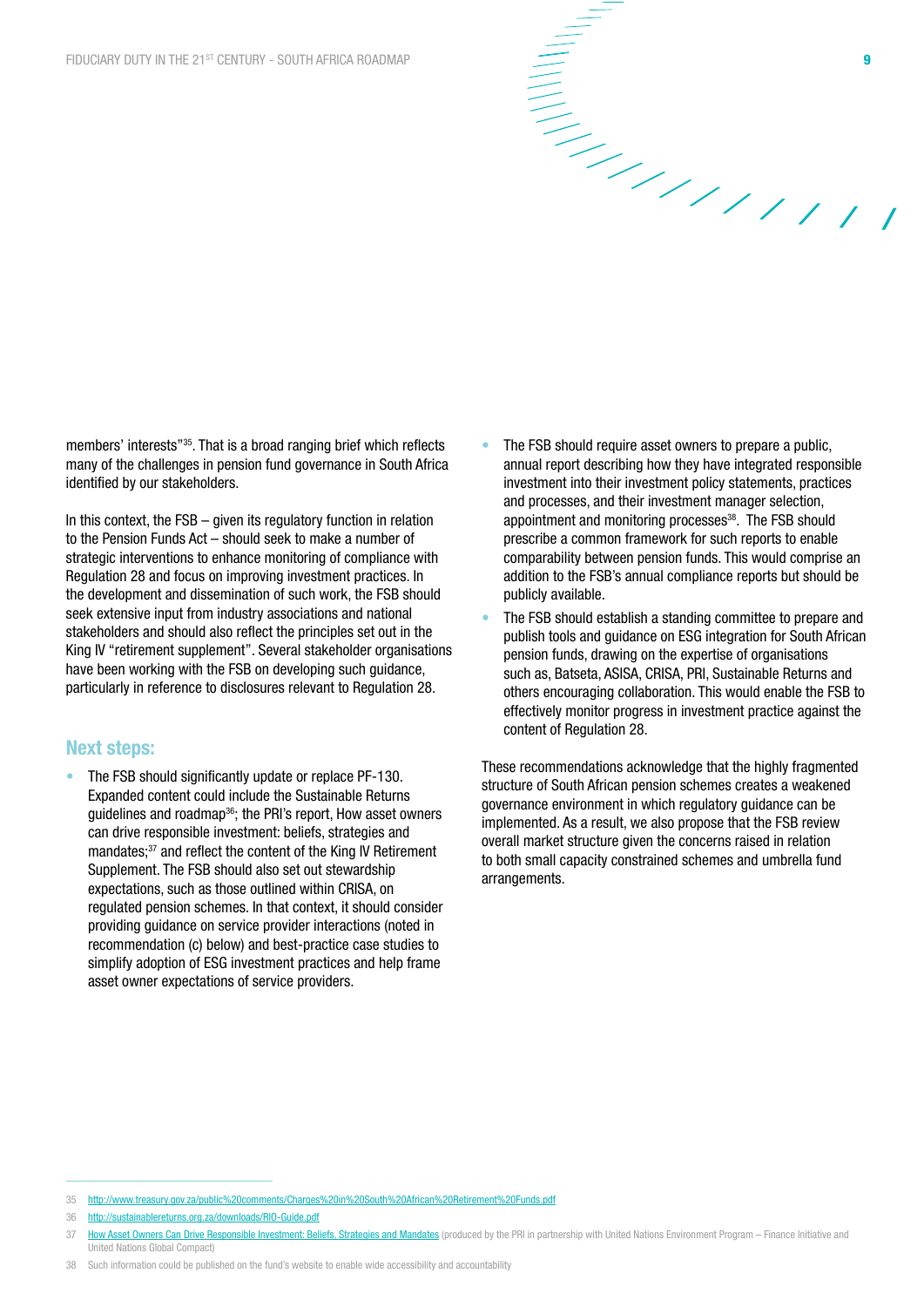# b. The FSB should review investment manager mandates to ensure that they reflect the expectations for investment practice set out in Regulation 28

Investment mandates are critical to defining the relationship between an asset owner and asset manager. Mandates influence manager behaviour and help define an asset owner's ability to project its investment preferences into investment practice.

CRISA's practice note on the ICGN model mandate39 indicates that ESG factors and related stewardship, risk management and reporting requirements can be added into investment management mandates in a manner that reflects Regulation 28 and is consistent with existing regulation.

Investment managers submit specimen mandates to the FSB under the provisions of the FAIS Act<sup>40</sup>. These mandates then form the basis of the investment mandates that South African pension schemes enter into with their investment managers; material changes to such mandates are required to be submitted by investment managers to the FSB for approval.

Mandates tend not to consider ESG factors as part of the services to which the mandate applies. Given the content of Regulation 28, which requires an assessment of responsible investment practices, it is arguably inconsistent that the FSB does not require mandates to contemplate ESG factors.

Several stakeholders noted that it was easier, in process terms, to document ESG approaches in Investment Policy Statements (IPS) than in mandates, as an IPS was a set of investment principles, where a mandate is a contract seeking to frame and determine a particular set of activities rendered for a fee. The interpretation of the mandate is coloured by the fairly common practice of the relevant asset owner's IPS being appended to the investment management mandates.

The mandate is only one feature of an asset owner's interaction with its investment manager, which is comprised of both legal and relational aspects (often led by its investment consultant). A mandate may not mention ESG factors but if an asset owner asks ESG questions in performance reviews it is likely that the manager will ensure that they are considered in investment processes.

Nonetheless, stakeholders thought it was useful for the FSB to issue guidance stating that ESG issues are a legitimate feature of mandate content and their consideration is required by the content of Regulation 28. This would help ensure that the ESG themes that have been explicitly incorporated into asset owner Investment Policy Statements are reflected in day to day investment practice.

#### Next step:

The FSB should review investment manager mandates to ensure that they reflect the expectations for investment practice set out in Regulation 28. To review mandates, the FSB can draw on CRISA's practice note, in addition to working with other organisations such as ASISA to reflect best practice in mandate content. The PRI's report, "How asset owners can drive responsible investment: beliefs, strategies and mandates", can inform this.<sup>41</sup>

<sup>39</sup> CRISA practice note, ICGN model mandate: [http://c.ymcdn.com/sites/www.iodsa.co.za/resource/collection/2BB91484-C408-4372-A045-FAF4E98560F5/Position\\_Paper\\_\\_Model\\_Mandate.pdf](http://c.ymcdn.com/sites/www.iodsa.co.za/resource/collection/2BB91484-C408-4372-A045-FAF4E98560F5/Position_Paper__Model_Mandate.pdf)

<sup>40</sup> FAIS Act 2002, codes of conduct: [https://www.fsb.co.za/Departments/fais/legislation/BoardNotice\\_ByYear/bn79of2003.pdf](https://www.fsb.co.za/Departments/fais/legislation/BoardNotice_ByYear/bn79of2003.pdf)

<sup>41</sup> How Asset Owners Can Drive Responsible Investment:<http://globalsustain.org/en/story/11009>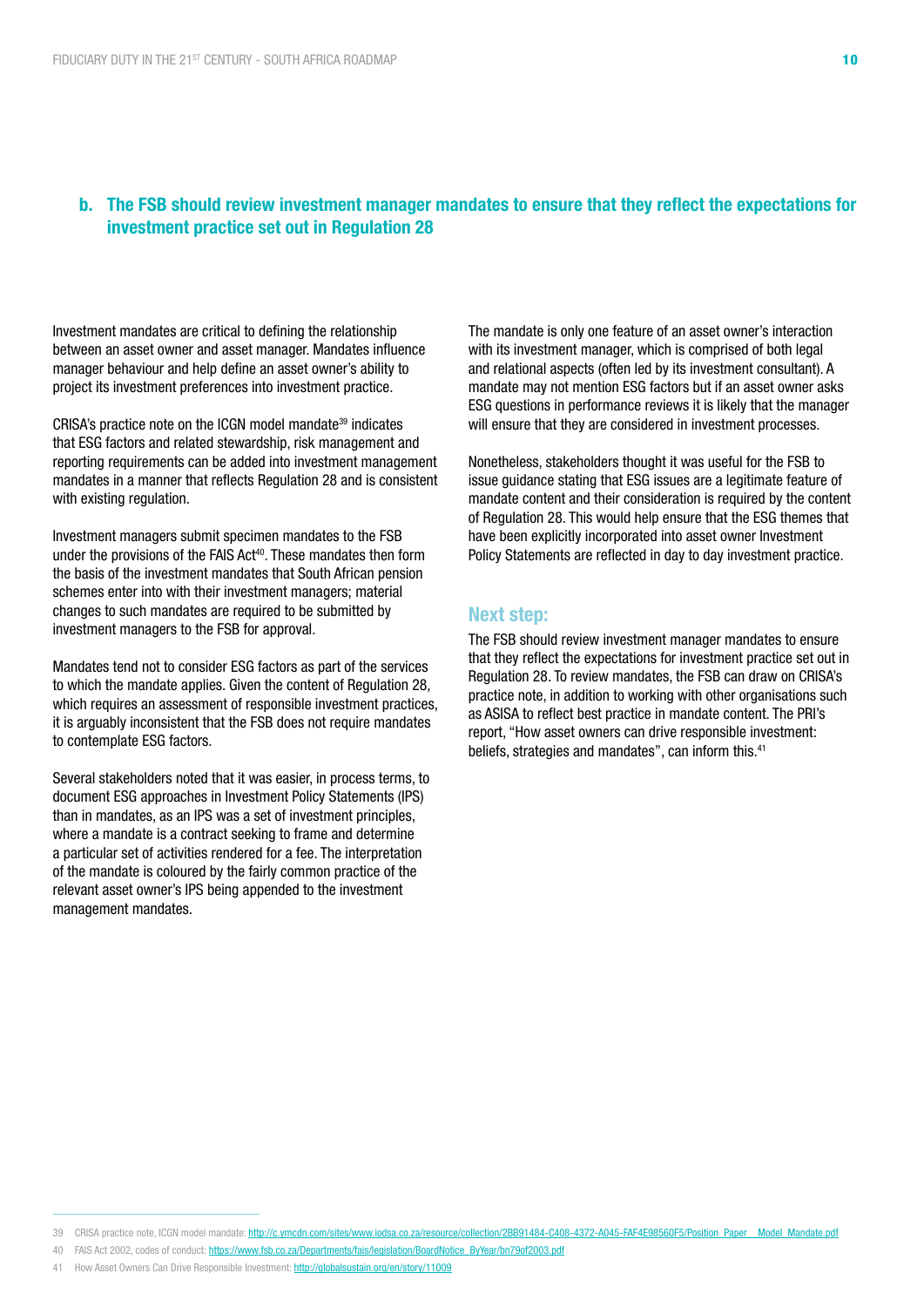## c. South African industry associations and the FSB should provide practical guidance for trustees on interaction with investment consultants on ESG integration

South Africa has a highly fragmented pensions sector. This causes its pension schemes to be comparatively small (on average) and to suffer from the governance and capacity constraints that many small schemes in other markets face<sup>42</sup>. Such schemes often lack the internal resources required to keep abreast of changes in law and regulation and to shape best investment practice accordingly.

Under such circumstances, trustees of smaller funds outsource most of the operational functions of pension scheme management to investment consultants. Consequently, investment consultants strongly influence the investment strategies and resulting asset allocation decisions of South African pension schemes. They also act as an investment manager selection mechanism. Trustees tend to lean heavily on the advice of investment consultants, often seeming to interpret advice as instruction.

There is then a role for guidance from industry associations, and ultimately regulators, on ESG factors to ensure that capacity constrained asset owners have access to guidance to analyse the advice, products and practice of investment consultants. Such guidance can help simplify the technical aspects of holding these strategically important service providers accountable in light of the requirements of Regulation 28.

By way of international example, the Pensions Regulator in the United Kingdom43 has recently concluded a consultation regarding expanding its suite of guidance to include interaction with investment consultants<sup>44</sup>. Leading pension plans, such as GEPF, can also develop internal guidance on issues such as service provider interactions that can then be shared with other plans. This can assist in the creation of a baseline of market practice.

Such guidance could be a useful tool to assist asset owners to adequately account for ESG issues in the services provided by investment consultants, consistent with the board's expected rigorous oversight function (as expressly set out in Circular PF-130).

### Next steps:

- Asset owners should ensure that ESG factors are structured into the selection, appointment and monitoring processes used by their investment consultants and that investment consultant asset allocation advice incorporates ESG analysis. The PRI has produced a substantial suite of guidance documents<sup>45</sup> to help structure asset owner interactions with service providers on ESG factors<sup>46</sup>.
- The FSB should develop and adopt guidance, drawing on PRI's work, as part of its explanatory toolkit to South African pension schemes. There will be on-going collaborations with South African stakeholders to share these approaches with South African asset owners.

<sup>42</sup> Evidence from The Pensions Regulator in the UK indicates that scheme size is positively correlated with good governance and ESG practices: [http://www.thepensionsregulator.gov.uk/press/pn15-](http://www.thepensionsregulator.gov.uk/press/pn15-46.aspx) [46.aspx](http://www.thepensionsregulator.gov.uk/press/pn15-46.aspx)

<sup>43</sup> Which has a somewhat similar remit to EBSA within the Department of Labor

<sup>44</sup> The Pensions Regulator, 21st century trusteeship and governance discussion paper: [http://www.thepensionsregulator.gov.uk/doc-library/21st-century-trusteeship-and-governance](http://www.thepensionsregulator.gov.uk/doc-library/21st-century-trusteeship-and-governance-discussion-2016.aspx)discussion-2016 aspx

<sup>45</sup> How Asset Owners Can Drive Responsible Investment: Beliefs, Strategies and Mandates (produced by the PRI in partnership with United Nations Environment Program – Finance Initiative and United Nations Global Compact)

<sup>46</sup> Crafting an investment strategy:<https://www.unpri.org/about/pri-teams/investment-practices>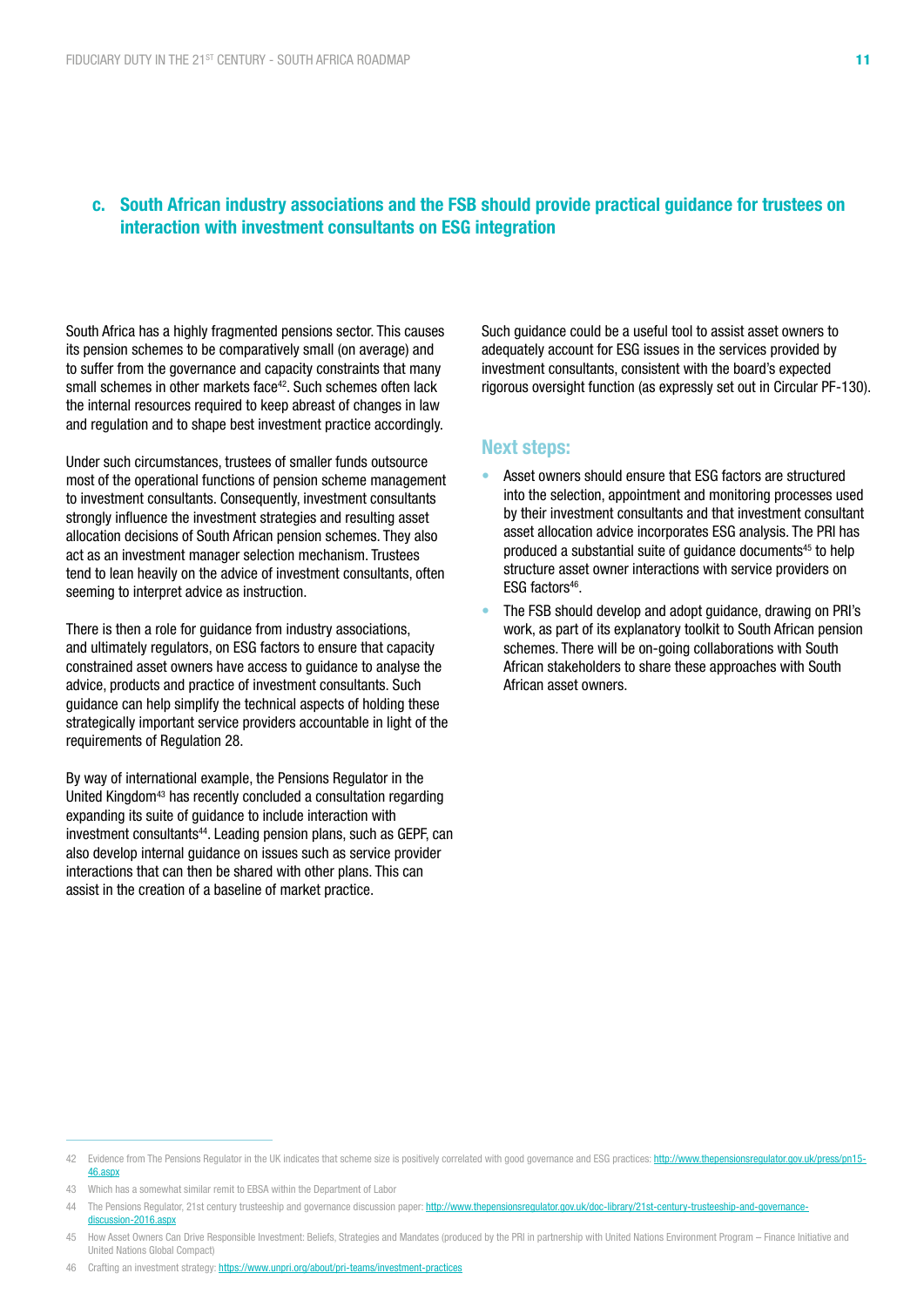# 2. Enhanced stewardship: The Code for Responsible Investment in South Africa (CRISA) should be supported with more resourcing and a permanent secretariat to enable its work on stewardship and responsible investment in South Africa.

CRISA identifies a set of principles that institutional investors can voluntarily report against on an "apply or explain basis"; such reporting occurs on an annual basis and is publicly available. CRISA is closely aligned with the six PRI Principles and has the support of key stakeholders in South Africa such as National Treasury, FSB, ASISA, Batseta and GEPF.

CRISA provides a reporting practice note to help investor organisations use their reporting framework47. We note that reporting frameworks are constantly undergoing revision to remain relevant and to reflect the increased rigour and analytical precision of information available to be reported.

In Fiduciary duty in the 21<sup>st</sup> century we recommended that CRISA strengthen oversight of the code "by conducting more detailed analysis of current practice". We understand that the CRISA Committee is reviewing the effectiveness of reporting against the CRISA code.

Our stakeholders widely viewed CRISA as an important forum to develop and share responsible investment best practice in South Africa. They noted, however, that CRISA lacks a permanent infrastructure and relies on volunteer effort (in addition to a limited secretariat provided by IoDSA). That makes it difficult for CRISA to maintain continuity of activity. This current structure was regarded as a barrier to CRISA's effectiveness. Several suggestions were made to empower CRISA, including ensuring that it has permanent staff to enable it to set policy priorities and update its guidance. With greater capacity, CRISA will also be able to perform a greater monitoring role of progress in scheme practice on ESG integration and responsible investment.

#### Next step

CRISA should have a permanent secretariat to enable it to develop and follow through on policy priorities. As part of such additional resourcing, the CRISA Committee would be able to issue updated practice notes to reflect established industry reporting and enhanced stewardship standards.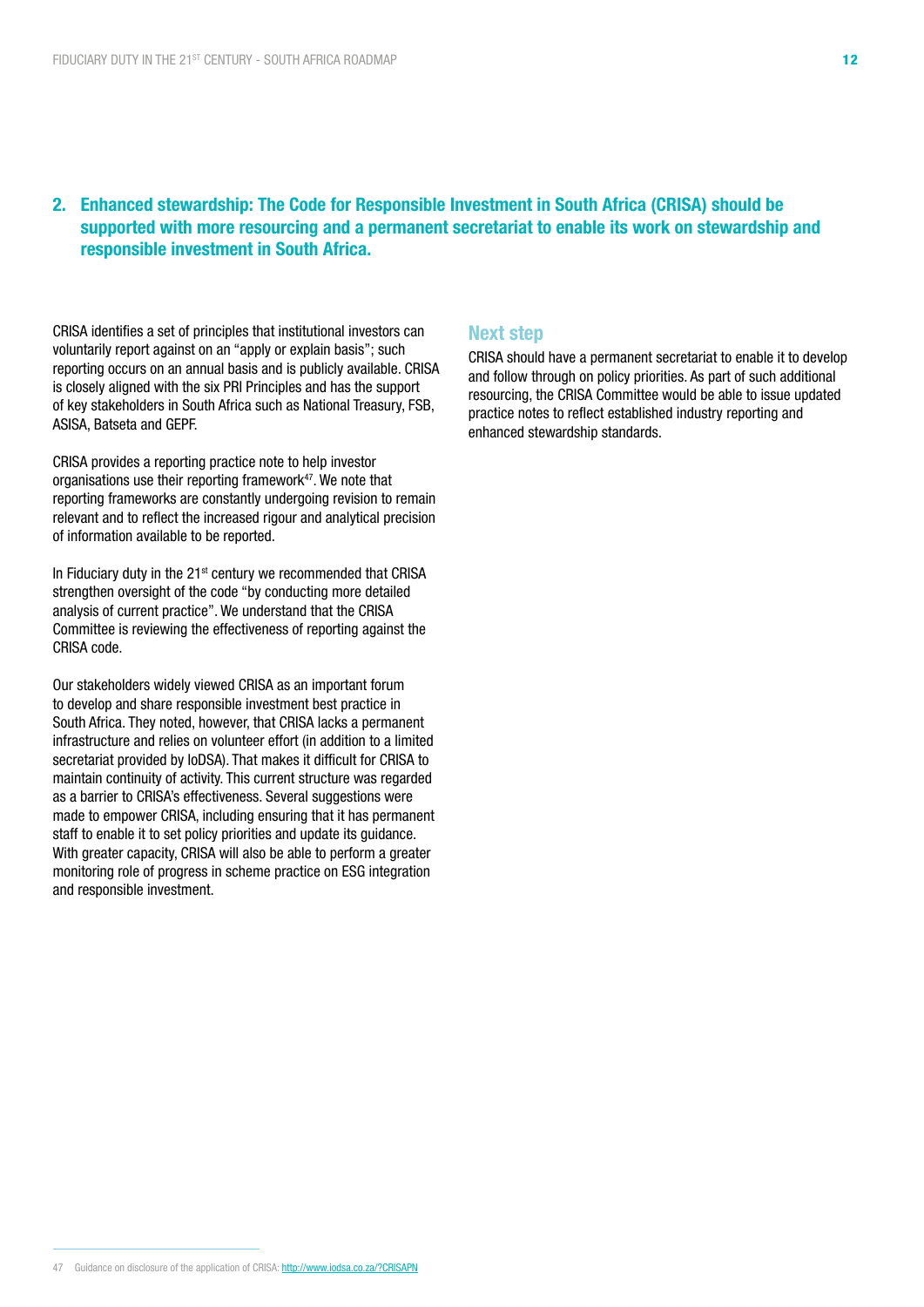3. Investor education: ESG issues should be a core competency in the National Qualification Framework for trustee training. Training and accreditation groups and industry organisations, such as Batseta and ASISA, should collaborate to provide training and raise market awareness of ESG investment approaches.

Regulatory requirements have helped to raise awareness of ESG practices in South Africa. That awareness has been relatively shallow and unevenly distributed. Participants in the investment chain are often aware of ESG issues in theory, but may not understand what it means in practice.

The Pensions Registrar (appointed by the FSB) determines the skills and training that pension fund boards must possess. The registrar is in the course of developing a non-compulsory National Qualification Framework for trustee training with the South African Qualifications Authority, the elements of which will be subject to third-party<sup>48</sup> accreditation<sup>49</sup>. As indicated by FSB Circular PF-130 $50$ . trustees are expected to receive rigorous and comprehensive training. However, trustee training is often ad-hoc and limited in extent. In practice, a significant quantity of the training provided to trustees is vendor-led, through investment managers and investment consultants. Cost concerns limit schemes' willingness to support paid training. Given the range of tasks that fall to trustees, time for accessing training was often limited<sup>51</sup>. The effect limits the knowledge base and capacity of pension schemes – a problem we have encountered in every market in which we have worked (including the US and UK).

There is a significant role for industry associations, such as ASISA and Batseta, to promote understanding and best-practice of integrating ESG into investment processes and decision-making. Industry associations can leverage the existing knowledge of organisations such as the PRI, which have produced practical guides to enable ESG integration (A Practical Guide to ESG Integration in Equity Investing<sup>52</sup>) and assist asset owners to develop effective policies and investment strategies that incorporate ESG approaches (Investment Policy: process and practice<sup>53</sup>). The PRI academy is also a source of additional training on ESG themes and competencies<sup>54</sup>. It is a mainstream trend to incorporate ESG methodologies into fiduciary training and core competencies of

To support the recommendations in this roadmap, the PRI, UNEP FI and The Generation Foundation will provide complimentary access to the trustee module of the PRI Academy for 40 trustees at pension funds across South Africa. On completion of the module, trustees will be invited to participate in an event, hosted by the PRI's South African network, to further develop the ESG capacity of their pension fund board. This is our practical response to some of the capacity and awareness challenges identified in this roadmap.

The PRI Academy provides industry-leading training on ESG issues impacting company performance, shareholder value and investment decision making. The PRI Academy courses feature content from leading international experts, in addition to case studies and financial modeling of ESG concepts. The programme has been designed to help maximise the practical application of key ESG concepts. The training is completely web-based, which means participants can take a course at any time that is convenient for them.

The trustee module, which will be launched in September 2017, includes training on ESG issues and fiduciary duty, how to incorporate ESG issues into the RFP process, how to speak about ESG issues to other board members, and how to engage investment managers and investment consultants around ESG issues.

investment professionals, as reflected in recent developments in the CFA's training programme<sup>55</sup>. This work can supplement and form an extension to existing training initiatives in South Africa. such as those accredited through Batseta and the investor training provided by ASISA, the JSE and others.

- 53 Investment Policy: process and practice: <https://www.unpri.org/about/pri-teams/investment-practices>
- 54 PRI Academy:<http://priacademy.org/>

<sup>48</sup> Batseta has been named as the Assessment Quality Partner for the trustee qualification currently being developed: <http://www.batseta.org.za/pages/118/pmit-130>

<sup>49</sup> Existing draft of the Assessment Specifications for the NQF Trustee qualification: [http://www.batseta.org.za/uploads/ftp/FSB\\_Trustee\\_Qualification/03\\_ASSESSMENT\\_SPEC\\_PPEO\\_Trustees.pdf](http://www.batseta.org.za/uploads/ftp/FSB_Trustee_Qualification/03_ASSESSMENT_SPEC_PPEO_Trustees.pdf) 50 FSB Circular PF-130, page 7:<https://www.fsb.co.za/Departments/retirementFund/Circulars/PF%20Circular%20130.pdf>

<sup>51</sup> See Defining Momentum, page 47

<sup>52</sup> A Practical Guide to ESG Integration in Equity Investing: <https://www.unpri.org/news/pri-launches-esg-integration-guide-for-equity-investors>

<sup>55</sup> CFA exam going green: <http://www.bloomberg.com/news/articles/2016-10-20/the-cfa-exam-is-going-green>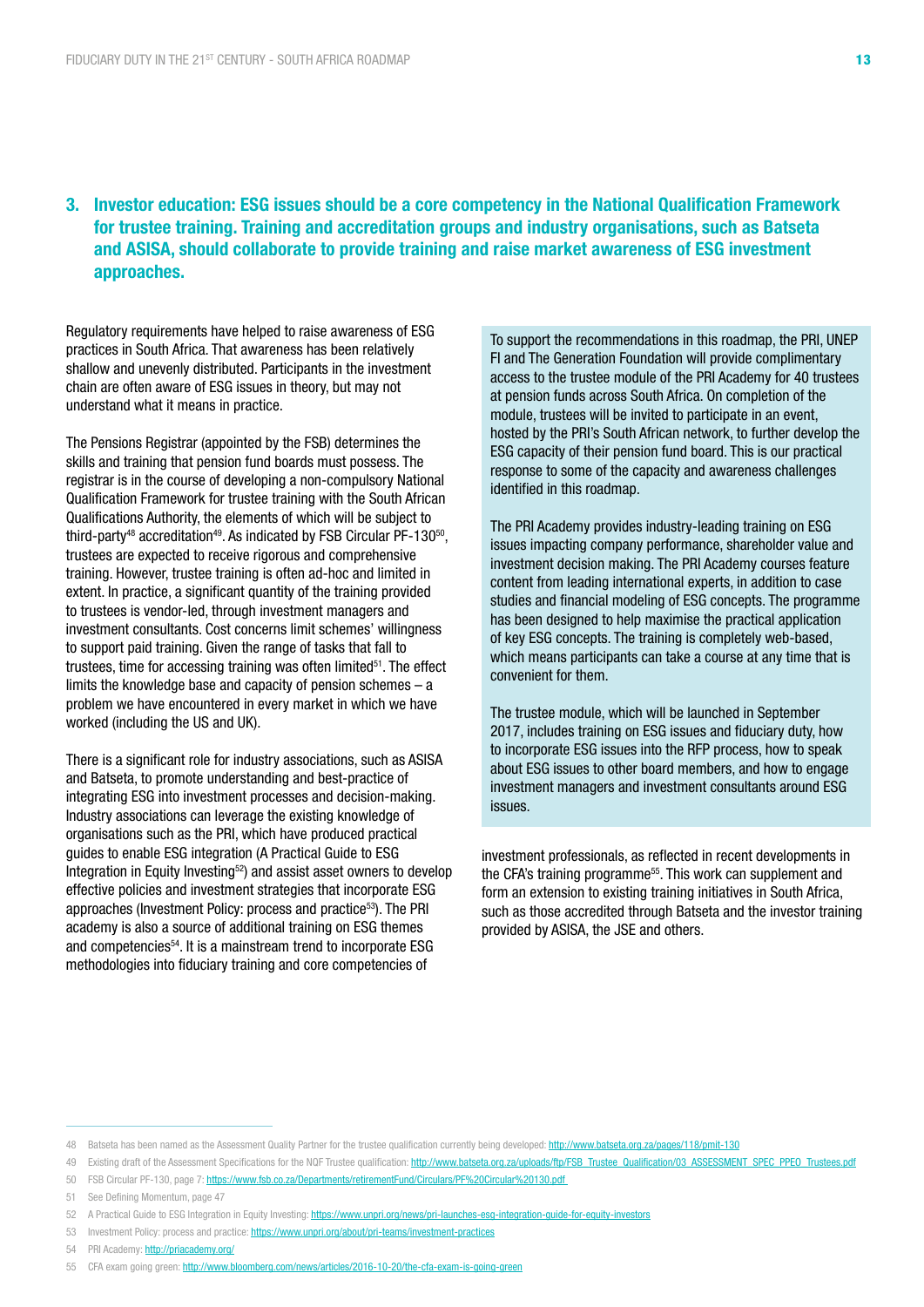$\sqrt{2}$ 

 $\mathbf{I}$ 

# Next steps:

- The National Qualification Framework for trustee training which the FSB is developing with the South African Qualifications Authority should provide that ESG awareness is a core competency for pension scheme trustees (consistent with their fiduciary duties under Regulation 28).
- South African training entities and accreditors such as Batseta and ASISA and others should engage their membership on ESG factors and identify specific areas of training and awarenessraising required for ESG issues. These organisations can partner with the PRI through the PRI Academy and PRI's ESG integration road shows to spread the knowledge of ESG integration approaches among their respective memberships. Such training can be incorporated into the core competencies and relevant certifications provided by these industry bodies.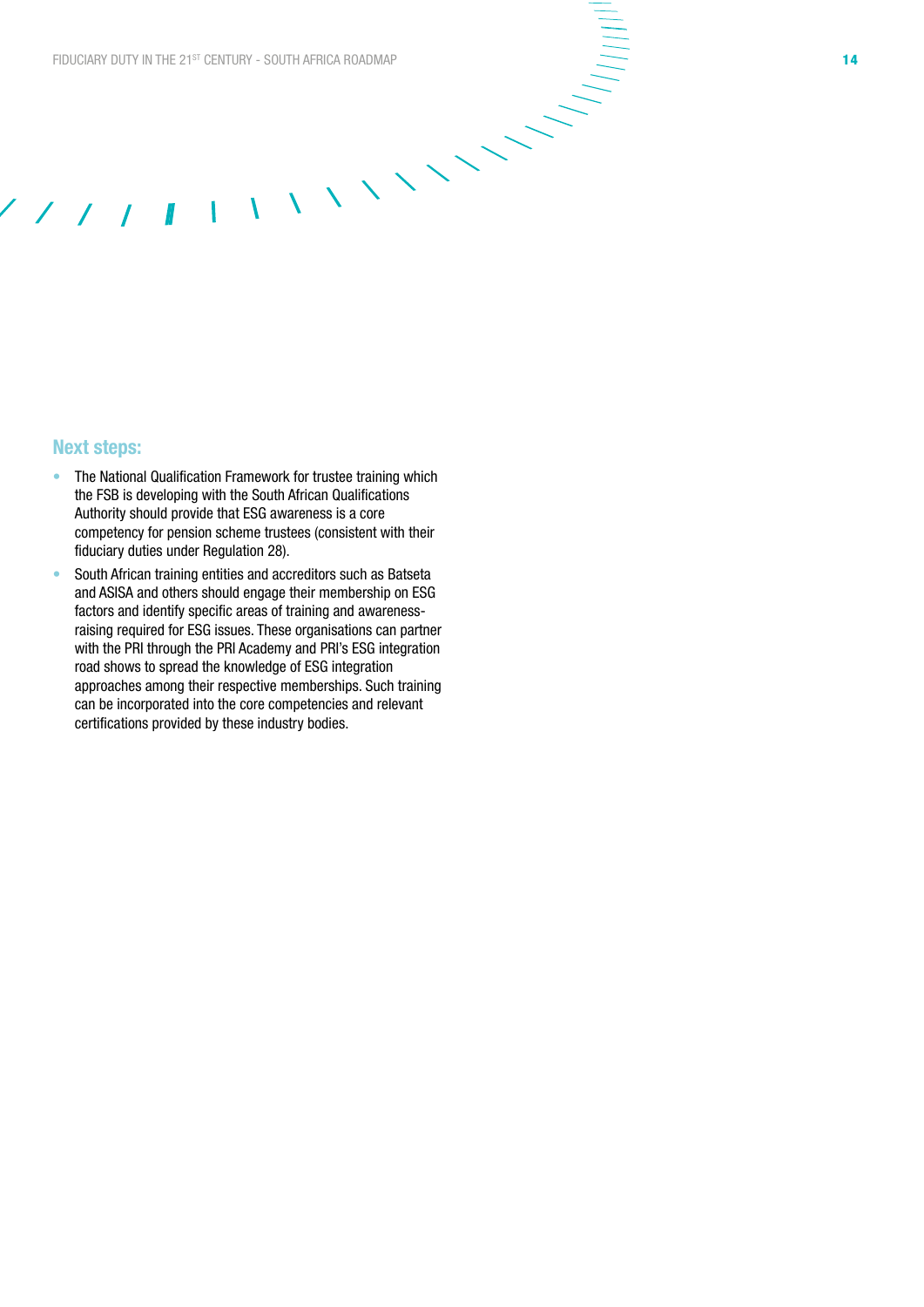# 4. Corporate governance and reporting: South African stakeholders, including the FSB and the JSE, should review the quality of the reporting of material ESG factors by corporations following the report of the international Financial Stability Board's Task Force on Climate-related Financial Disclosures (TCFD).

The King Code, as revised in November 2016, has been reduced from 76 to 17 principles (King IV). The code has increased its reporting expectations on applicable institutions from "apply or explain" to "apply and explain". This is intended to increase its impact on the operational processes of reporting institutions and give practical effect to the principles set out in the code. The "retirement supplement" seeks to extend the application of the code to pension funds<sup>56</sup>.

The King Code provides for integrated reporting by South African companies, where ESG factors are reported at the same time and in the same report as conventional accounting outputs. However, no common framework has been adopted for such integrated reporting<sup>57</sup>. South African companies have used several different frameworks for integrated reporting, leading to a lack of comparability in reported data and the data that is shared being of little direct use to informed investment and voting decisions.

South African investors agree that social issues are often material to the performance of South African companies, but find corporate disclosure on social issues lacking. There is an enabling context for the consideration of social issues by South African corporations stemming from the Companies Act requirement that listed and state owned enterprises maintain a Social and Ethics board committee58. Nonetheless, several stakeholders were frustrated by the reporting quality of material ESG factors across corporations (both domestic and international).

This concern reflects international initiatives on corporate reporting. The most recent intervention is by the Financial Stability Board, which established a Task Force on Climate-related Financial Disclosures (TCFD) to undertake an assessment of what constitutes efficient, consistent and effective disclosures of climate-related risks and opportunities<sup>59</sup>. In the US, the Securities and Exchange Commission (SEC) conducted a comprehensive review of its disclosure framework for reporting companies, including the disclosure of material ESG information<sup>60</sup>. We also note that the SEC has begun a review of the reporting practices of carbon intensive corporations, relating to the valuation of assets exposed to climate change regulation<sup>61</sup>. In Canada, the Canadian Securities Administrators (CSA) has also announced a thematic review of the quality of corporate disclosure of climate change risks, which will also address broader categories of ESG disclosure.

#### Next steps:

Key stakeholders in South Africa should convene a taskforce, following the report of the international Financial Stability Board's TCFD, to seek to focus the information provided by South African companies and increase its decision-relevance to investors.

<sup>56</sup> Retirement supplement: [http://c.ymcdn.com/sites/www.iodsa.co.za/resource/resmgr/King\\_IV/sector\\_supplements/Retirement\\_fund\\_supplement.pdf](http://c.ymcdn.com/sites/www.iodsa.co.za/resource/resmgr/King_IV/sector_supplements/Retirement_fund_supplement.pdf)

<sup>57</sup> South African stakeholders are very familiar with IIRC, IRC and GRI reporting frameworks

<sup>58</sup> Social and Ethics Committee, Deloitte overview: [https://www2.deloitte.com/content/dam/Deloitte/za/Documents/governance-risk-compliance/ZA\\_](https://www2.deloitte.com/content/dam/Deloitte/za/Documents/governance-risk-compliance/ZA_SocialAndEthicsCommitteeAndTheManagementOfTheEthicsPerformance_24032014.pdf) [SocialAndEthicsCommitteeAndTheManagementOfTheEthicsPerformance\\_24032014.pdf](https://www2.deloitte.com/content/dam/Deloitte/za/Documents/governance-risk-compliance/ZA_SocialAndEthicsCommitteeAndTheManagementOfTheEthicsPerformance_24032014.pdf)

<sup>59</sup> The Task Force was convened in December 2015

<sup>60</sup> Securities and Exchange Commission, Business and Financial Disclosure Required by Regulation S-K <https://www.sec.gov/rules/concept.shtml>

<sup>61</sup> <http://www.wsj.com/articles/sec-investigating-exxon-on-valuing-of-assets-accounting-practices-1474393593>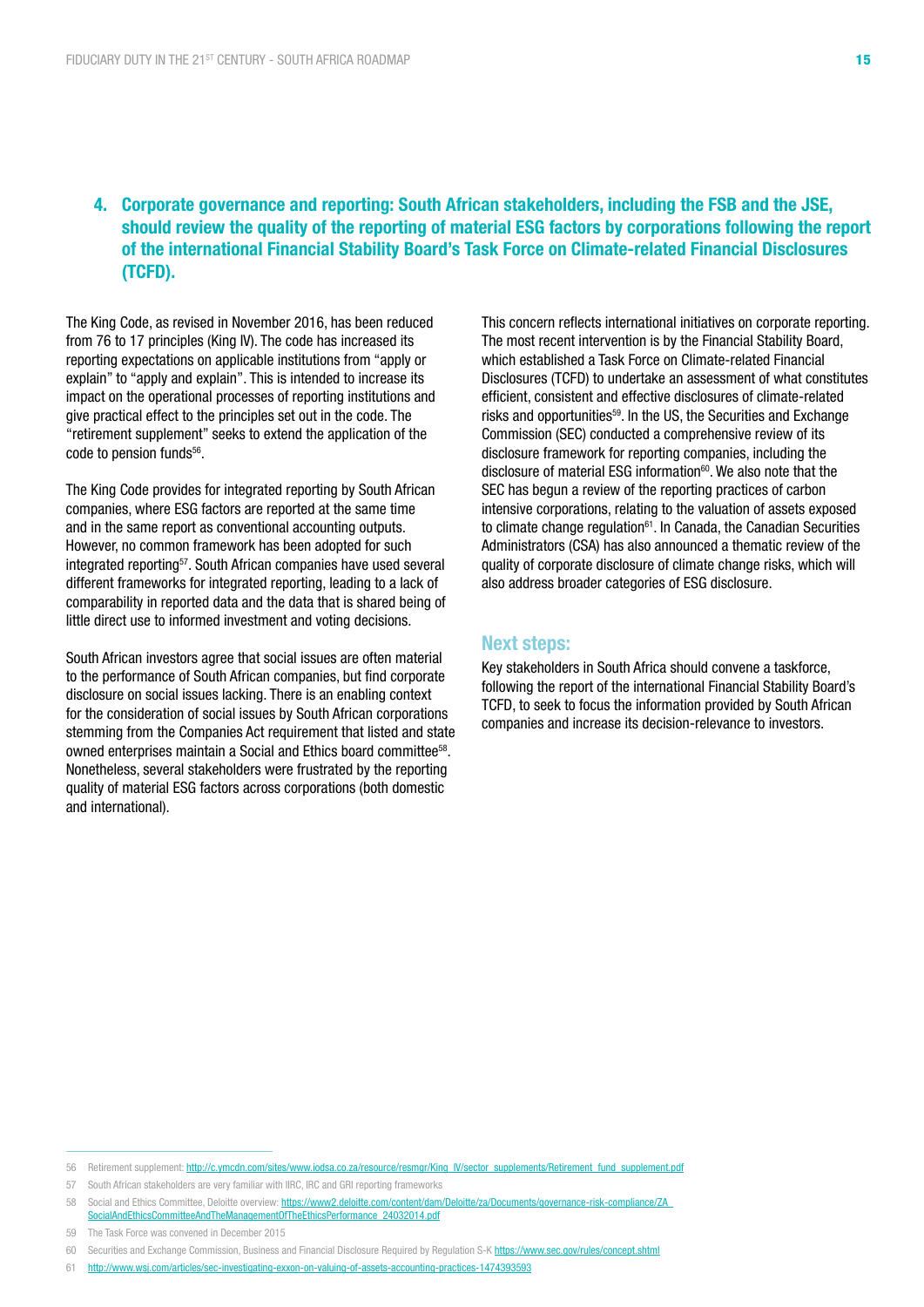# About the PRI

The PRI works with its international network of signatories to put the six Principles for Responsible Investment into practice. Its goals are to understand the investment implications of environmental, social and governance issues and to support signatories in integrating these issues into investment and ownership decisions. The six Principles were developed by investors and are supported by the UN. They have more than 1,700 signatories from over 50 countries representing US\$73 trillion of assets. They are voluntary and aspirational, offering a menu of possible actions for incorporating ESG issues into investment practices. In implementing the Principles, signatories contribute to developing a more sustainable global financial system. For more information, see [www.unpri.org.](http://www.unpri.org)

#### About UNEP FI

The United Nations Environment Programme Finance Initiative (UNEP FI) is a unique global partnership between the United Nations Environment Programme (UNEP) and the global financial sector founded in 1992. UNEP FI works closely with over 200 financial institutions who have signed the UNEP FI Statements as well as a range of partner organizations to develop and promote linkages between sustainability and financial performance. Through peer-to-peer networks, research and training, UNEP FI carries out its mission to identify, promote, and realize the adoption of best environmental and sustainability practice at all levels of financial institution operations. For more information, see [www.unepfi.org](http://www.unepfi.org).

# About The Generation Foundation

 $\begin{aligned} \mathcal{L}_{\mathcal{L}} \end{aligned}$ 

The Generation Foundation ('The Foundation') is the advocacy initiative of Generation Investment Management ('Generation'), a boutique investment manager founded in 2004. The Foundation was established alongside Generation in order to strengthen the case for Sustainable Capitalism. Its strategy in pursuit of this vision is to mobilise asset owners, asset managers, companies and other key participants in financial markets in support of the business case for Sustainable Capitalism, and to persuade them to allocate capital accordingly. For more information, see [www.genfound.org](http://www.genfound.org).